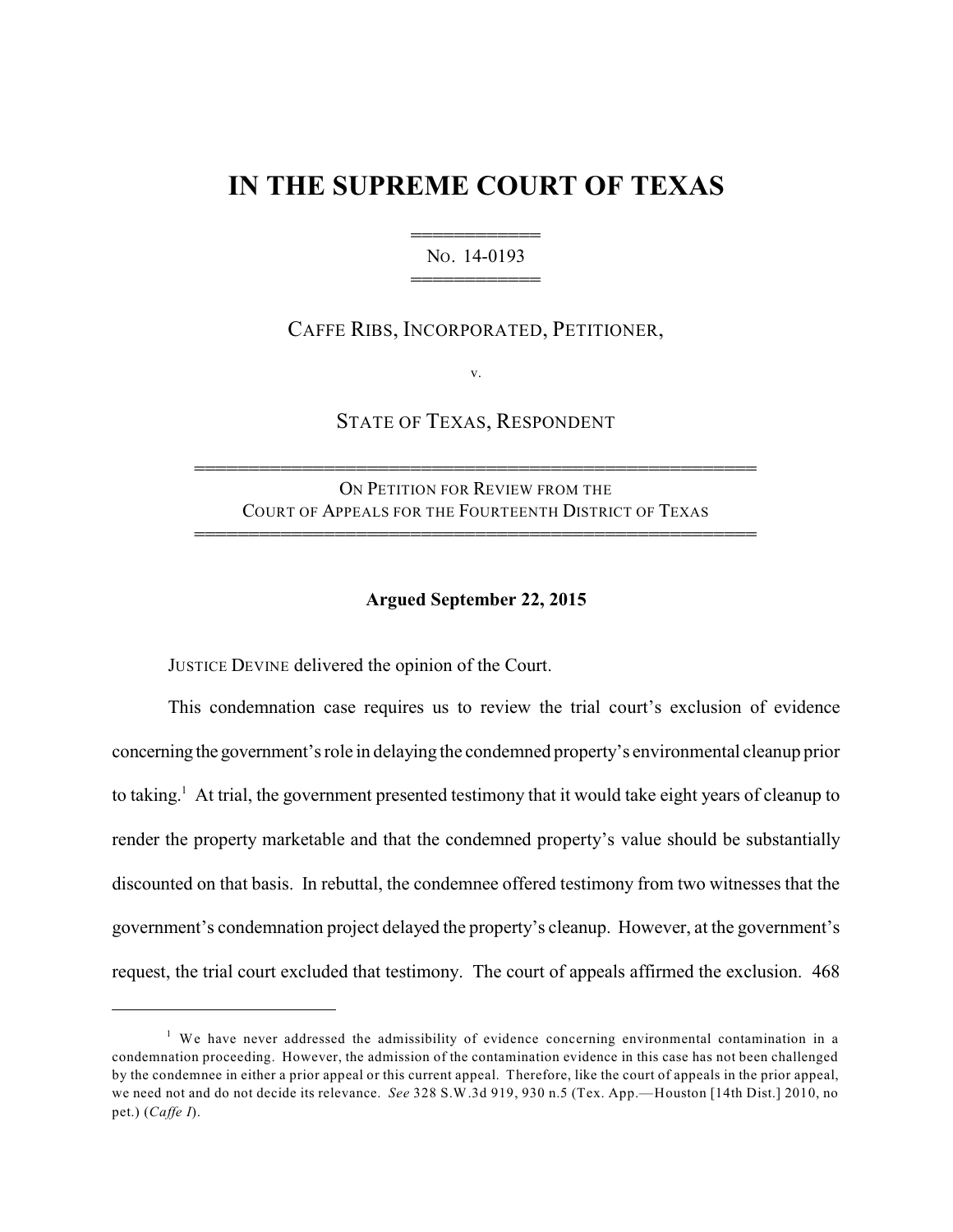S.W.3d 94 (Tex. App.—Houston [14th Dist.] 2014) (mem. op.)*.* We hold that the trial court's exclusion was an abuse of discretion, and further hold that the exclusion was harmful because it allowed the government to use an eight-year holding period to reduce the property's value without allowing the jury to consider the role the government played in creating that holding period. Accordingly, we reverse the court of appeals' judgment and remand the case for a new trial.

## **I. Factual Background and Procedural History**

## **A. The Property**

Caffe Ribs, Inc. (Caffe) purchased the condemned property from Paul Revere Variable Annuity Insurance Company (Revere) in 1995. At that time, Revere was evaluating the environmental condition of the property. Soil and groundwater sampling conducted at the request of Revere and a previous owner, Weatherford U.S., Inc. (Weatherford), indicated that the property was contaminated. The source and the extent of that contamination, however, were unknown. Given these facts, Caffe and Revere agreed that Revere would continue its evaluation of the property's environmental condition after closing and would take such action as it deemed necessary to remediate the contamination.

In 1996, Revere and Weatherford agreed to cooperate in evaluating and remediating the property's contamination. By February 2000, Revere and Weatherford had identified the source of the contamination and placed the property into the Texas Commission on Environmental Quality's  $(TCEQ's)^2$  Voluntary Cleanup Program.

 $^2$  Prior to 2001, the TCEQ was known as the Texas Natural Resource Conservation Commission.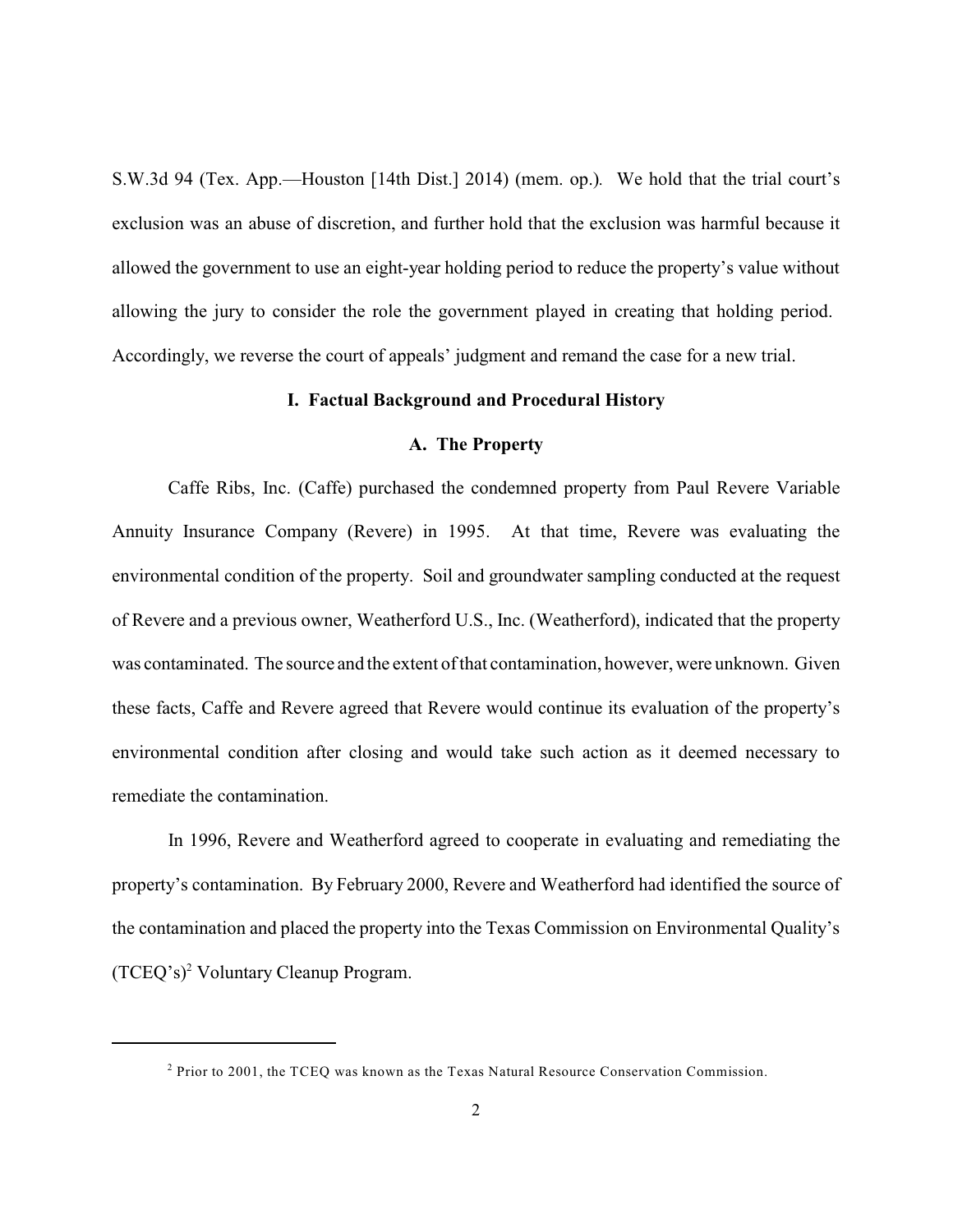After the condemned property entered the Voluntary Cleanup Program, Revere and Weatherford began remediation, removing more than 460 cubic yards of contaminated soil in 2001. The TCEQ, however, wasn't satisfied that the extent of the contamination had been fully delineated and requested that Revere and Weatherford do so. In response to the TCEQ's request, Revere and Weatherford had additional soil and groundwater sampling performed.

In January 2003, the State notified Caffe Ribs that it intended to condemn the property, or at least part of it, in connection with the Texas Department of Transportation's project to expand Interstate 10. Initially, the State's revelation did not affect Revere and Weatherford's efforts to delineate and remediate the contamination. In the months following the revelation, additional groundwater sampling was conducted, and additional contaminated soilwas removed. ByDecember 2003, Revere and Weatherford believed that the contamination had been fully delineated, and filed an Affected Property Assessment Report (APAR) with the TCEQ outlining the extent of the contamination. In July 2004, the TCEQ responded to Revere and Weatherford's APAR with a request that at least four additional groundwater monitoring wells be installed to more fully delineate the contamination.

Revere and Weatherford, however, were not able to comply with the TCEQ's request due at least in part to the State's impending condemnation. As part of the State's conversion of Caffe's property into a stormwater detention pond, the State requested all existing groundwater monitoring wells on the property be plugged and abandoned, and any new wells be installed after construction was complete. In late 2004, Revere and Weatherford filed an amended APAR that reflected these facts. They also filed a Response Action Plan ("RAP") containing their proposals for fully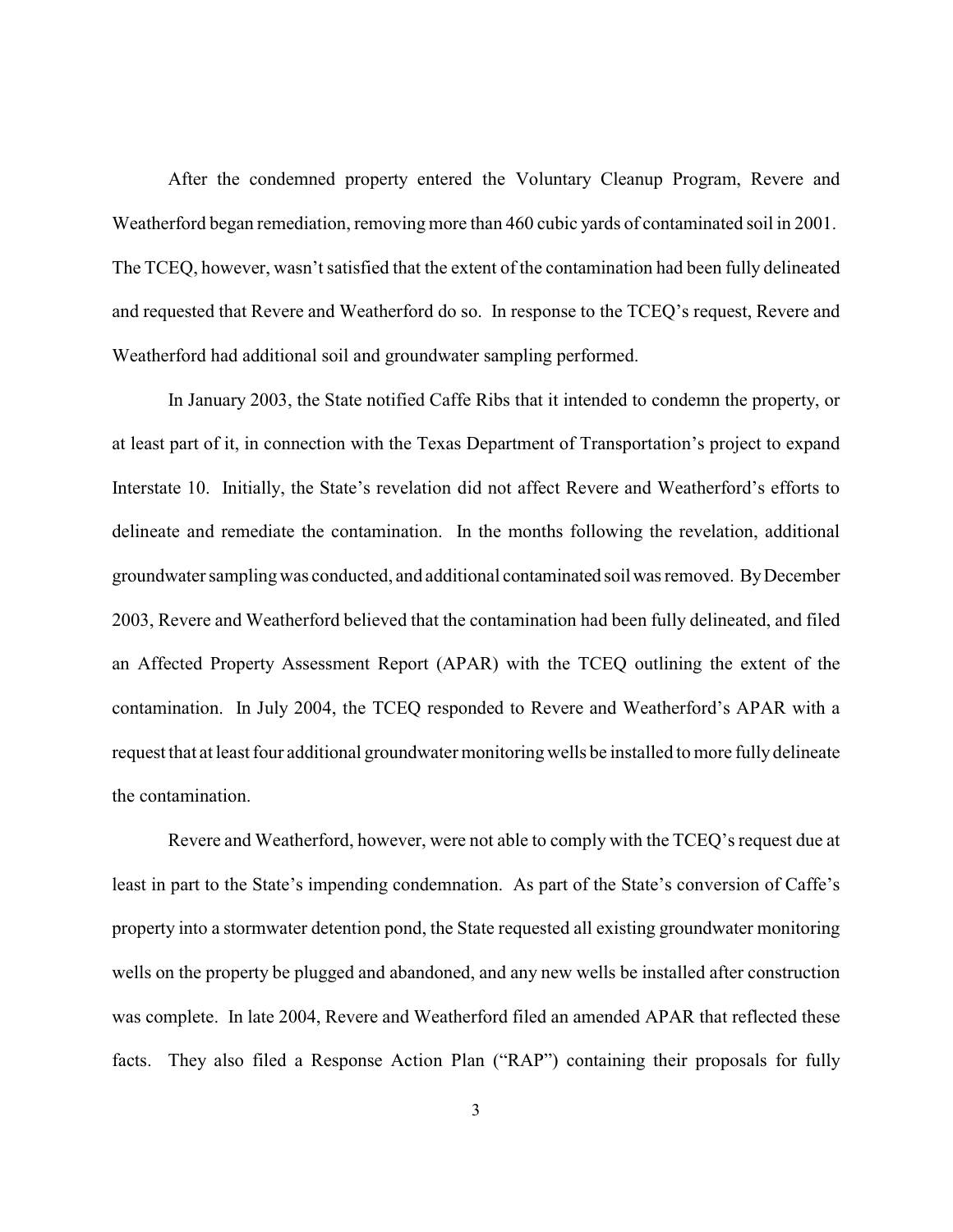remediating the property's contamination. The TCEQ declined to approve either, however, based on its prior unsatisfied request for at least four additional groundwater monitoring wells. The TCEQ also noted that the RAP could not be approved because the existing network of groundwater monitoring wells was to be removed as part of "site construction activities." According to the TCEQ, Revere and Weatherford's proposed response—a "plume management zone"—required that the zone's network of monitoring wells be in place before TCEQ approval.

# **B.** *Caffe I*

In May 2005, the State initiated statutory condemnation proceedings against Caffe. Special commissioners were then appointed to value the property. Caffe and the State both objected to the special commissioners' valuation, and the case proceeded to trial. At trial, the State argued that the property's market value was significantly affected by potential environmental liability and remediation costs, but successfully excluded Caffe's profferred evidence that Revere and Weatherford were responsible for such liability and costs. The court of appeals concluded that the exclusion was harmful and remanded the case for a new trial. *Caffe I*, 328 S.W.3d at 931–33. This appeal concerns the second trial.

## **C.** *Caffe II*

Before retrial, the State designated Ashby McMullan as its environmental expert to testify that, at the time of taking, the nature and extent of the contamination were uncertain and that it would take eight years to delineate the contamination, complete cleanup, and obtain regulatory approval or closure, as evidenced bya conditional certificate of completion. In conjunction with Mr. McMullan's testimony, the State designated David Dominy as its appraisal expert to testify that,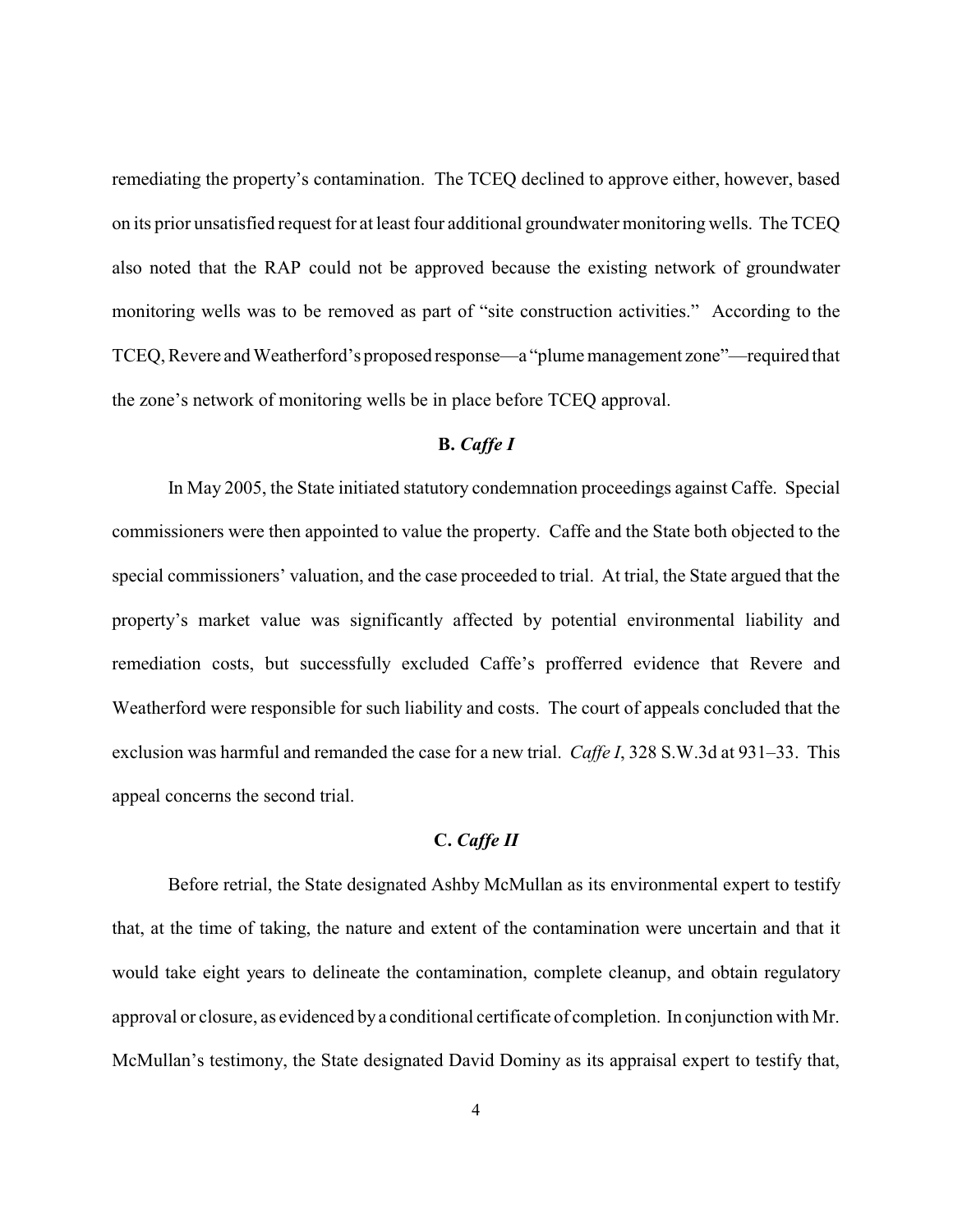given the property's environmental condition, it would not be marketable for eight years, and accordingly its value should be discounted at an 18% rate over that eight-year holding period. According to Dominy, the property, when clean, would be worth \$3,154,150, but the present value, discounted at 18% over eight years, was \$803,431.

For its part, Caffe designated Richard Bost, its environmental expert, and Vince Rorick, the former TCEQ project manager responsible for overseeing the property's cleanup, to testify that, beginning in 2004, the State's revelation of the proposed future use of the property as a stormwater detention pond caused delays in progressing toward regulatory closure, and that, as of 2004, the property could have received regulatory closure in as little as one year, but for the change in proposed future use. Caffe designated Rudy Robinson as its appraisal expert to testify that the property's environmental condition did not warrant an adjustment to its market value of \$9.9million. Caffe also designated David Klein, a commercial real estate developer, to testify that the property could be developed in its current condition.

The State filed a pre-trial motion to exclude all testimony concerning its role in delaying the property's remediation on the grounds that such testimony amounted to a claim for "announcement damages" barred by *Westgate Ltd. v. State*, 843 S.W.3d 448 (Tex. 1992), and that such evidence was unreliable. The State also filed a pre-trial motion in limine on the same subject. At the pre-trial conference, the trial court granted the State's motion, concluding that exclusion was required by the "project influence" rule.

At trial, McMullan testified that Revere and Weatherford's APARs and RAP were not approved by the TCEQ because Revere and Weatherford had not delineated the extent of the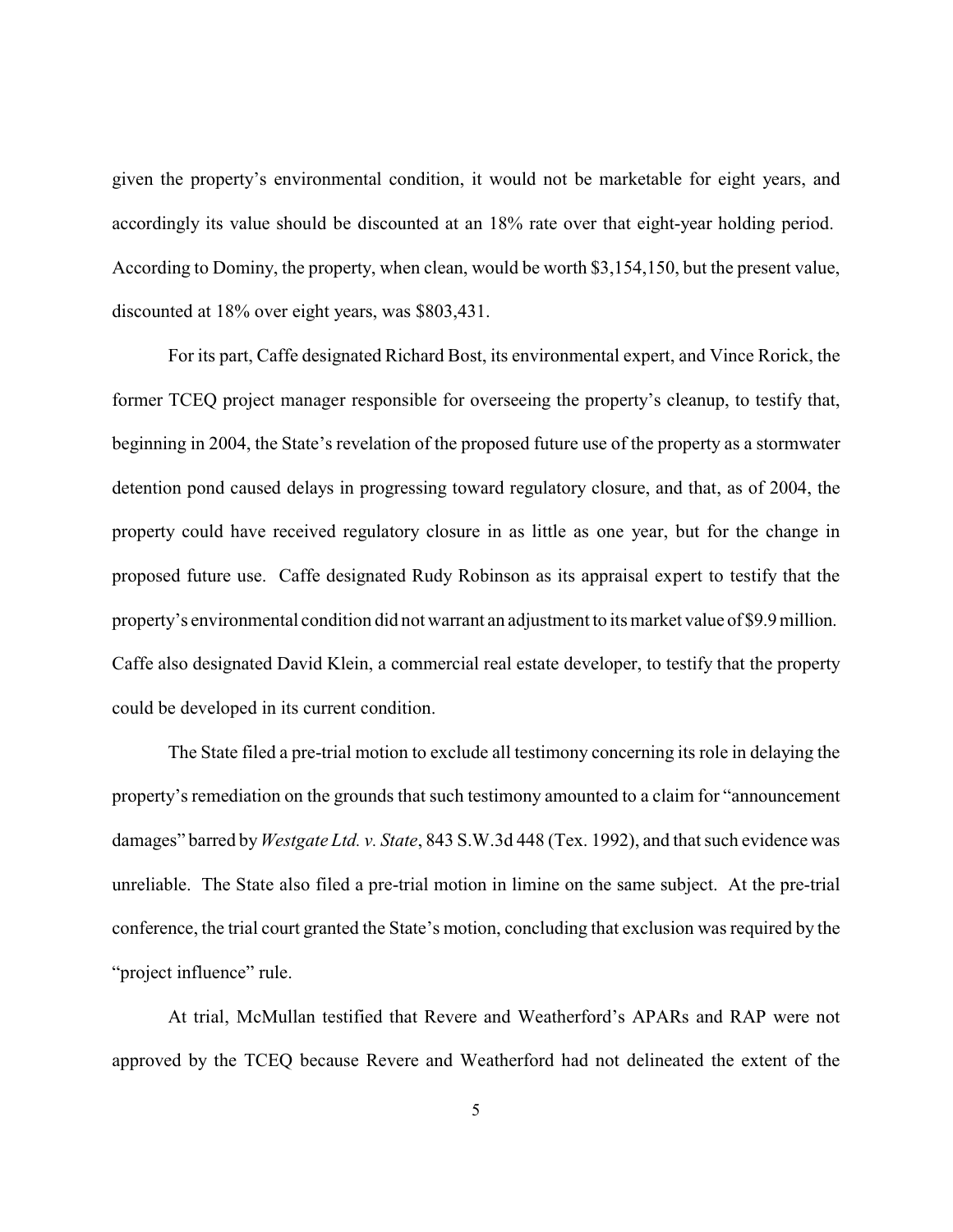contamination. He concluded that the most probable timeline for obtaining regulatory closure was eight years, but conceded that it could be shorter if Revere and Weatherford sought to pursue aggressive response actions. According to McMullan, the four steps that remained to be completed to obtain regulatory closure were: (1) TCEQ approval of an APAR; (2) TCEQ approval of a RAP; (3) implementation of the RAP; and (4) completion of a Response Action Completion Report. Dominy testified that the property's value should be significantly discounted over an eight-year holding period. He justified the extended holding period with McMullan's testimony, as well as Revere and Weatherford's lack of "real financial motivation or incentive to go start spending money to do a clean-up."

To bolster the testimony of their witnesses, the State elicited testimony from Bost, Rorick, and Klein that Revere and Weathereford's APARs and RAP were not approved by the TCEQ, because Revere and Weatherford had not installed the four additional groundwater monitoring wells the TCEQ had requested in July 2004 to more fully delineate the extent of the contamination. However, the State objected when Rorick attempted to explain that "they weren't able to do that because of the freeway." At the bench conference, Caffe took the position that the State's questioning opened the door for evidence concerning the State's role in delaying the property's remediation. The trial court ruled that "[y]ou can't open the door on project influence," and instructed Rorick "not to go there."

Caffe made offers of proof of the testimony it would have elicited from Bost and Rorick. *See* TEX. R. EVID. 103(a)(2). At the trial court's request, they were made as brief summaries. *Id.* at 103(c). Bost's proposed testimony was summarized as follows: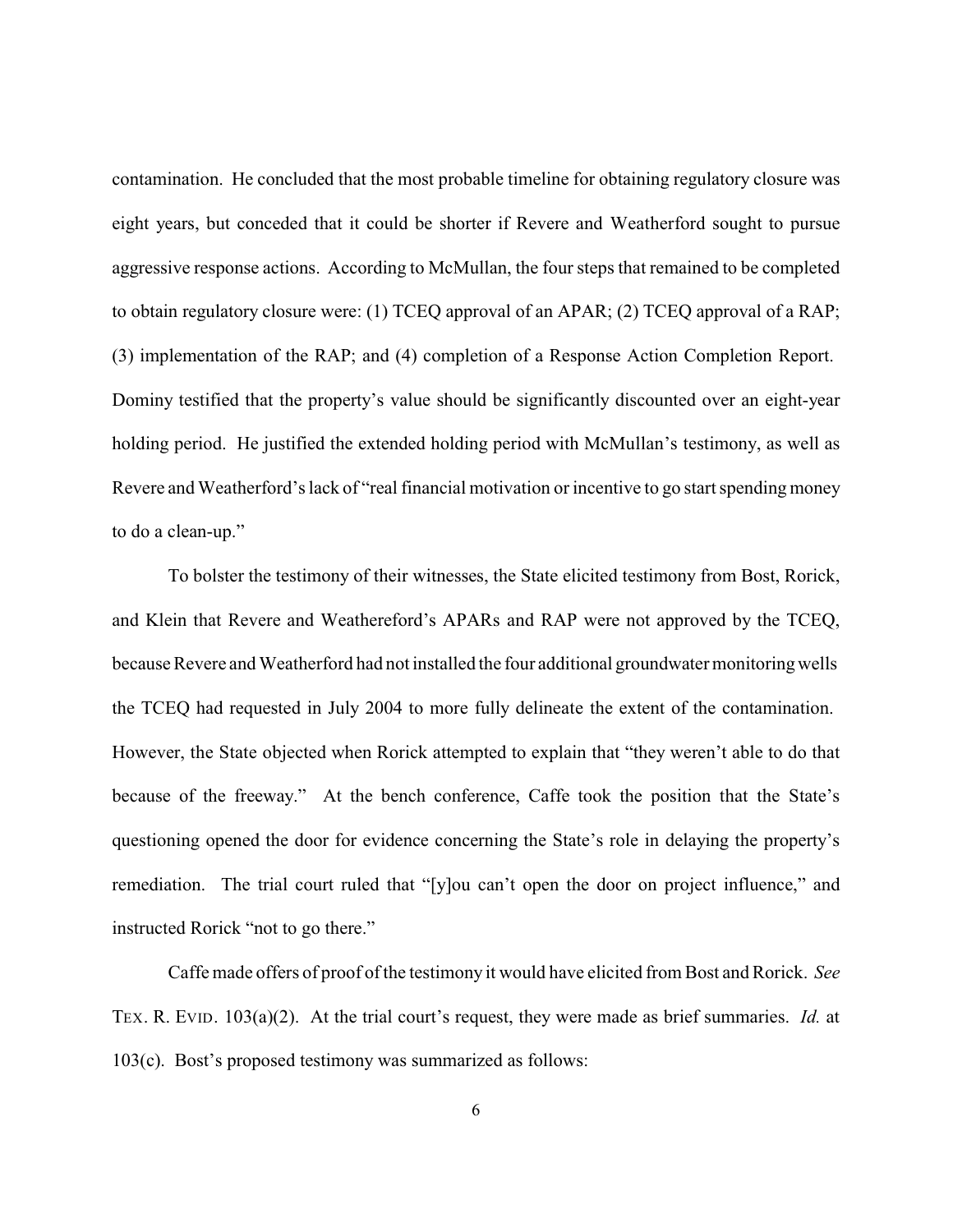Mr. Bost would say, if he were allowed to testify, that at around 2004 when the State told the TCEQ that this property was going to be used as a detention pond, that changed [] the comments and questions and requirements for the TCEQ's remediation of this property, [] because it was removing the existing well network and requiring placement of other wells. The TCEQ had said, hey, you can't do this until after the State's detention pond project is done. Therefore, when the State is saying, hey, you didn't get it done by the date of taking, Mr. Bost would say there was delay caused by the project.

Rorick's proposed testimony was summarized similarly. In connection with the Rorick offer of proof, Caffe provided the court with a copy of a Rorick affidavit that it had attached to a pre-trial motion. The affidavit stated, in relevant part, that "[t]he State raised the issue of the detention pond construction plan with TCEQ staff prior to 2005," and that revelation "did affect timing of the administrative process and the pending [Voluntary Cleanup Program] agreement, causing delay." The affidavit also stated that, as of 2004, the property could have received a conditional certificate of property within one year, if remediation was "aggressively pursued."

The jury determined the value of the property to be \$4,914,480. Caffe timely appealed the jury's verdict, asserting that the trial court committed reversible error by (among other things) excluding evidence concerning the State's role in delaying the property's remediation.<sup>3</sup> The court of appeals affirmed, holding that "[e]ven if the trial court abused its discretion in excluding Bost's and Rorick's profferred testimony, the exclusion was harmless." 468 S.W.3d at 111.

 $3$  Specifically, Caffe challenged the trial court's exclusion of the State's alleged admissions on market value in the special commissioners' proceeding, and the admission of Dominy's testimony over its unreliability objection. We limit our discussion to the exclusion of evidence concerning the State's role in delaying the property's remediation because it is dispositive.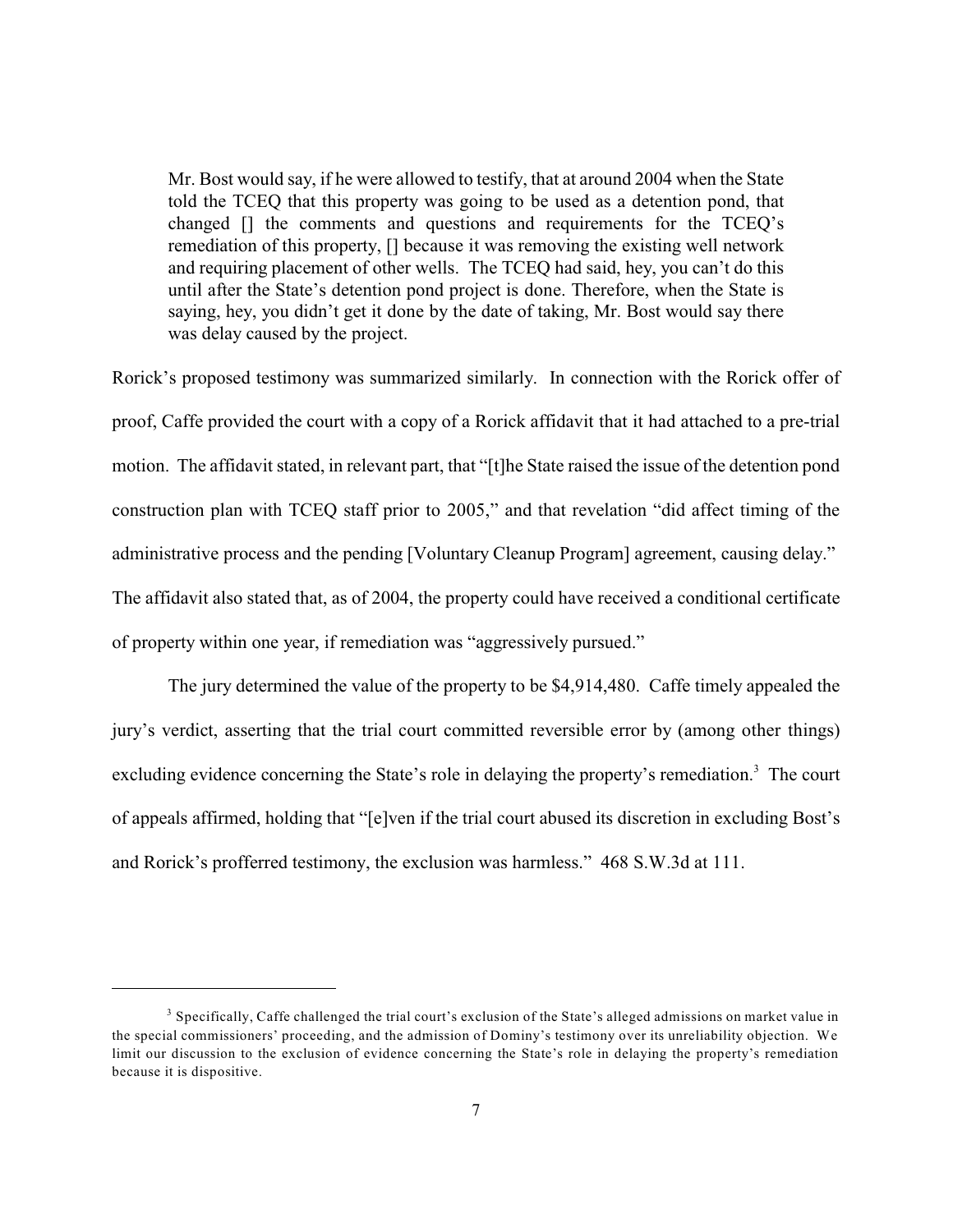#### **II. Analysis**

We review a trial court's exclusion of evidence under the abuse of discretion standard. *Interstate Northborough P'ship v. State*, 66 S.W.3d 213, 220 (Tex. 2001). A trial court abuses its discretion when it acts without regard for any guiding rules. *Downer v. Aquamarine Operators, Inc.*, 701 S.W.2d 238, 241-42 (Tex. 1985). In this case, the trial court excluded the complained-of evidence under the guise of the project-influence rule. Accordingly, that rule is the starting point of our analysis.

#### **A. The Project-Influence Rule**

The Texas Constitution provides that "[n]o person's property shall be taken, damaged or destroyed for or applied to public use without adequate compensation being made." TEX. CONST. art. I, § 17. We have effectuated this constitutional imperative by requiring payment of the "market value" of the condemned property—that is, "the price which the property would bring when it is offered for sale by one who desires, but is not obligated to sell, and is bought by one who is under no necessity of buying." *City of Austin v. Cannizzo*, 267 S.W.2d 808, 815 (Tex. 1954). An impending condemnation project, however, can distort the value of property. *See City of Fort Worth v. Corbin*, 504 S.W.2d 828, 830-31 (Tex. 1974); *Barshop v. City of Houston*, 442 S.W.2d 682, 685 (Tex. 1969). The inflationary effects of such a project are referred to as "project enhancement," *Corbin*, 504 S.W.2d at 831, while the deflationary effects are referred to as "condemnation blight," or, perhaps more appropriately, project diminishment. *Thurow v. City of Dallas*, 499 S.W.2d 347, 348-49 & n.1 (Tex. Civ. App.—Dallas 1973, writ ref'd n.r.e). Since neither project enhancement nor project diminishment reflects true "market value"—that is, what a willing buyer would pay a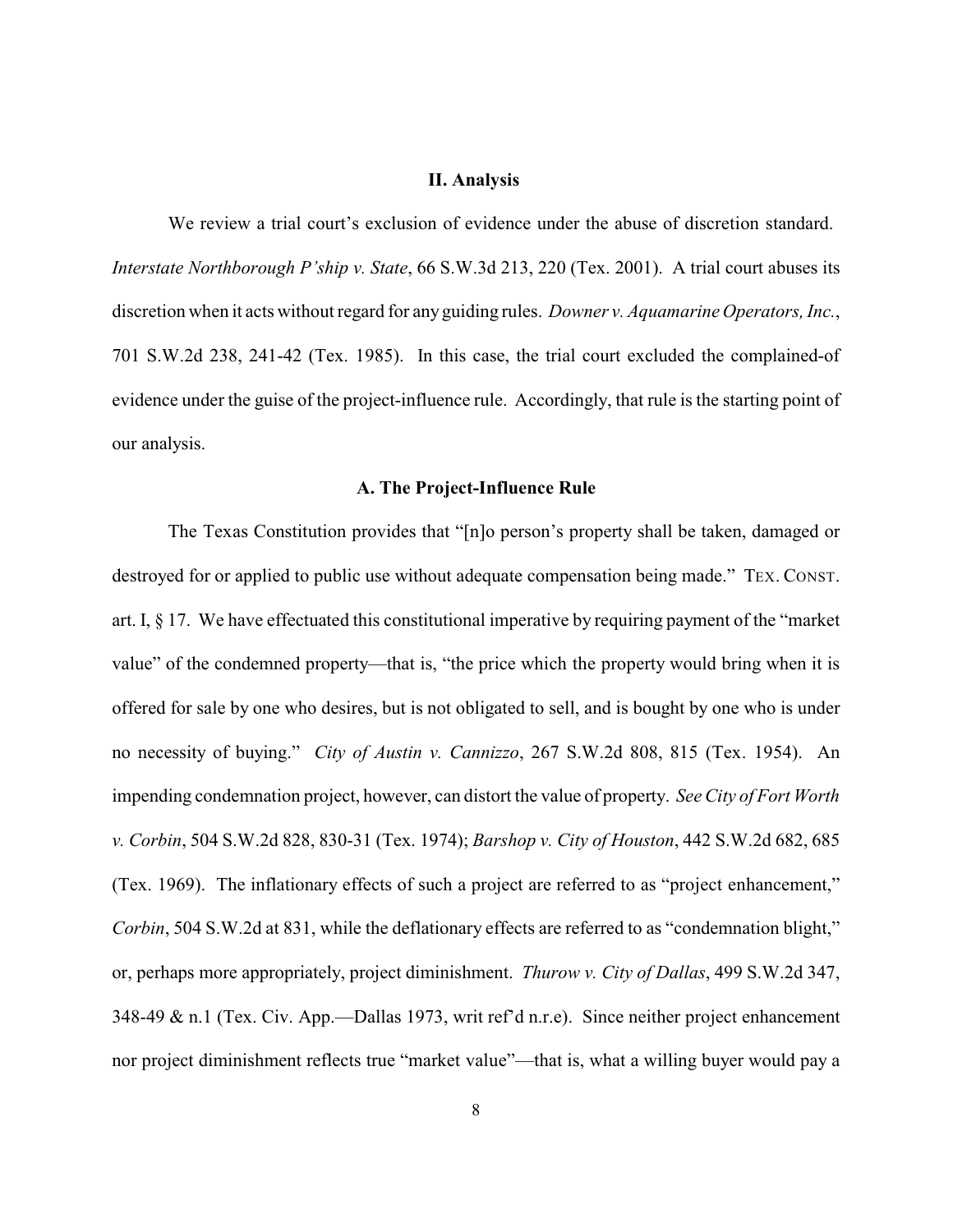willing seller under market conditions—the project-influence rule has evolved to ensure that such components of value are removed from the market-value determination. *See, e.g., Corbin*, 504 S.W.2d at 830; *Barshop*, 442 S.W.2d at 686. The rule thus provides that any change in property value that results from the government manifesting a definite purpose to take property as part of a governmental project must be excluded from an award of adequate compensation. *Corbin*, 504 S.W.2d at 831. The rule ensures that the condemnee is made whole, not placed in either a better or worse position than he or she would have enjoyed had there been no condemnation. *Id.* 

While the project-influence rule may be neatly stated, it is not always so neatly applied, as our precedent recognizes. We have previously instructed trial courts that they, not the jury, must make the preliminary determinations that the evidence warrants application of the rule and, if applicable, the date the government manifested a definite purpose to take the condemned property (*i.e.,* the date after which any change in value attributable to the governmental project should be disregarded). *Corbin*, 504 S.W.2d at 831. We have not, however, instructed trial courts on the exact manner in which the project's influence on the condemned property's value must be corrected, because that depends on the facts of the particular case. While we have long recognized the preferable course to admit evidence, under proper instruction, to permit the jury to eliminate the distorting effect of the project, *see, e.g., Morrow v. St. Louis, A. & T.R. Co.*, 17 S.W 44, 44 (Tex. 1891), we have never foreclosed use of an evidentiary exclusion to eliminate the distorting effect of the project in an appropriate case. We believe the use of a proper instruction, as opposed to an evidentiary exclusion, is particularly appropriate in cases like this, where project diminishment is implicated. In such cases, the value of the condemned property, of course, reflects the deflationary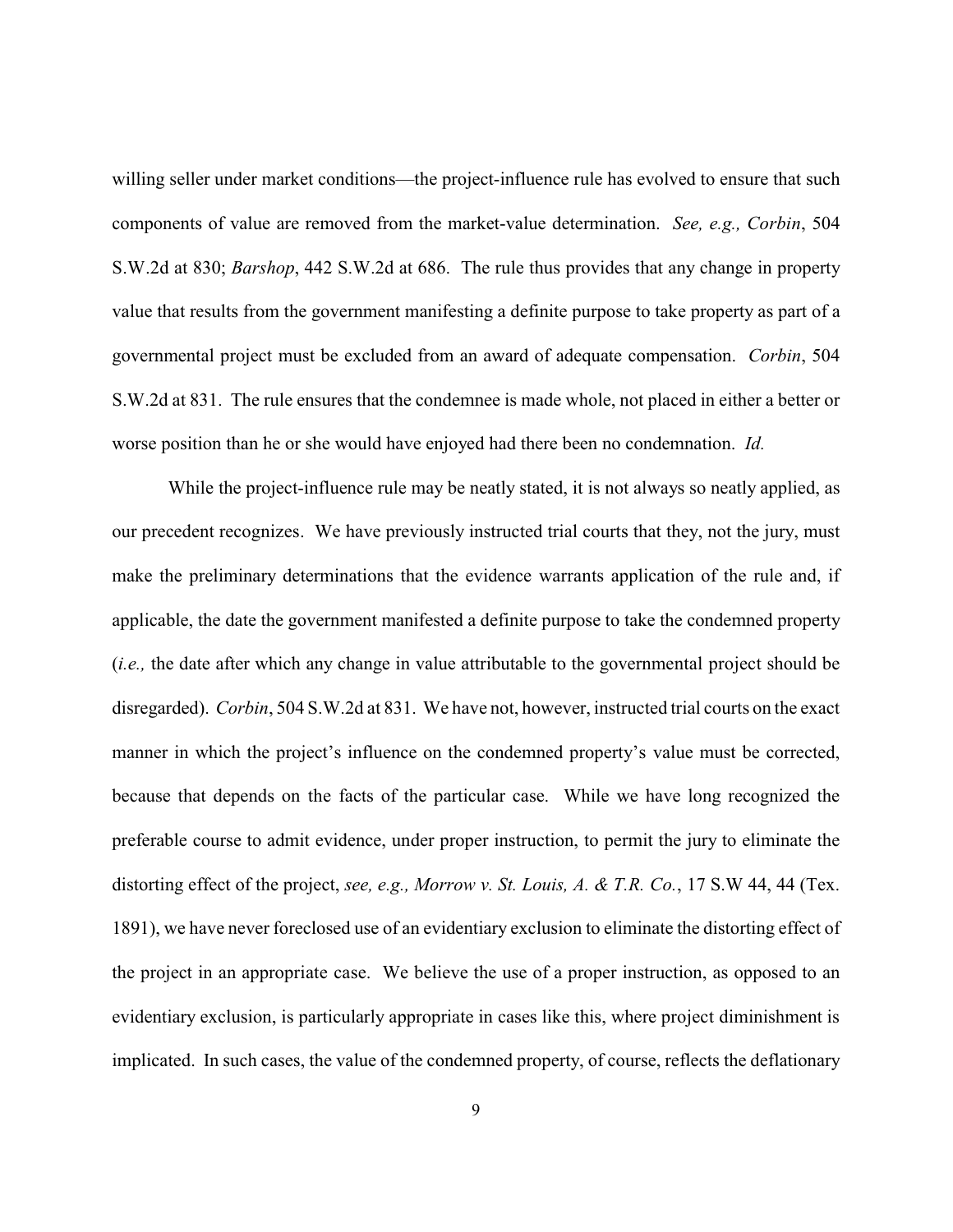effects of the government's project. If the condemnee is unable to introduce evidence about that deflation, it will be difficult, if not impossible, for the deflation to be factored into the value of the property to arrive at an award of "market value."

In this case, the trial court enforced the project-influence rule with a sweeping evidentiary exclusion. As just discussed, an evidentiary exclusion is not an essential component of the projectinfluence rule. Indeed, in this case, the evidentiary exclusion was antithetical to the rule's substantive purpose of ensuring that the compensation award did not reflect the deflationary effects of the government's project. As the United States Supreme Court has observed, "it would be manifestly unjust to permit a public authority to depreciate property values by a threat of the construction of a government project and then to take advantage of this depression in the price which it must pay for the propertywhen eventually condemned." *United States v. Va. Elec. Power Co.*, 365 U.S. 624, 636 (1961) (citation and internal quotation marks omitted). Yet, the trial court's evidentiary exclusion allowed the State to do just that. It allowed the State to use an eight-year holding period to devalue the property, without allowing the jury to account for the role the State's condemnation project played in that holding period. We therefore conclude that the trial court abused its discretion in applying the project-influence rule. The project-influence rule required the trial court to admit the evidence concerning the State's role in delaying the property's remediation for the very reason the State sought, and the trial court ordered, its exclusion: the evidence was "an attempt to collect damages for a decrease in market value caused by the public announcement of the future detention pond project."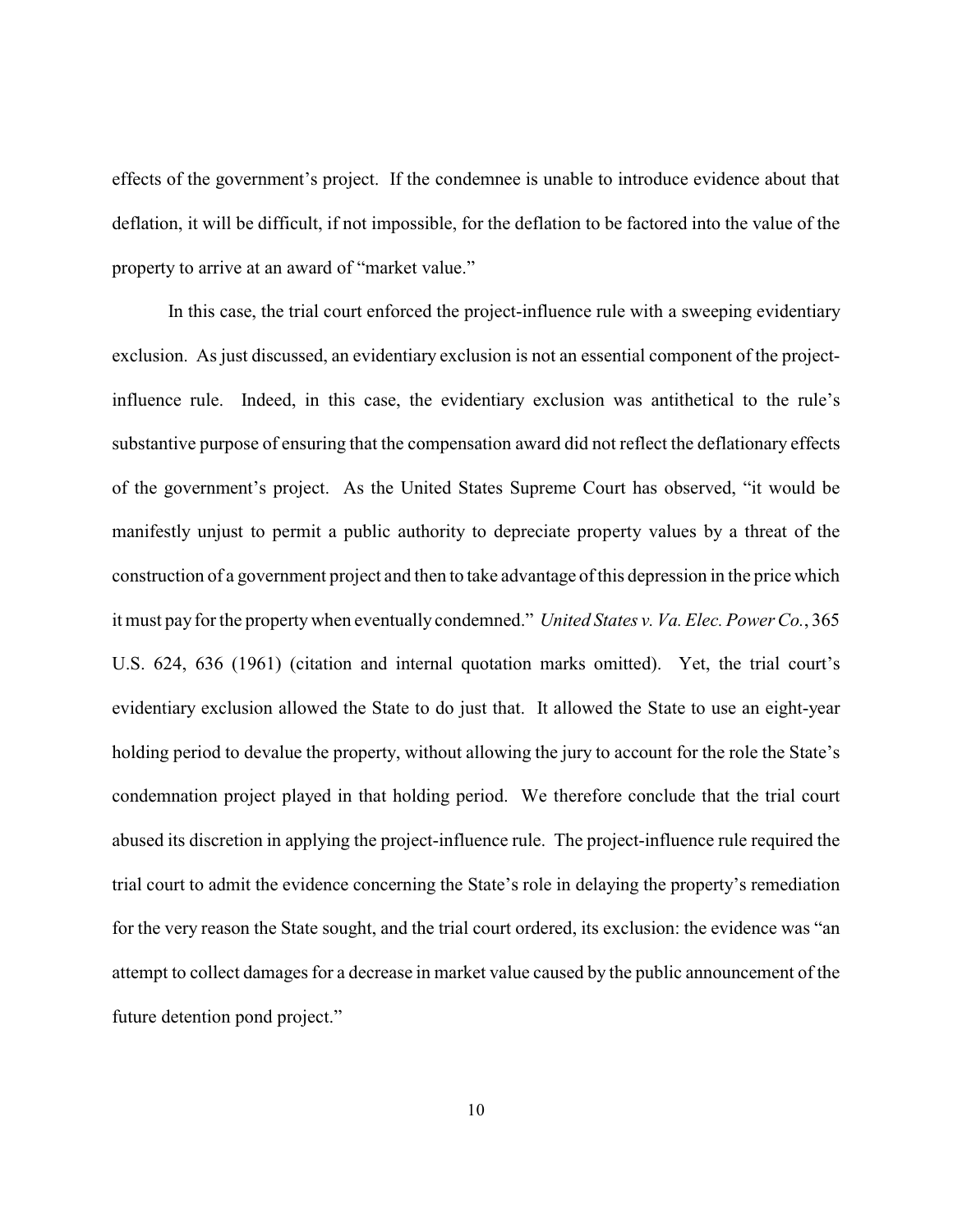#### **B.** *Westgate*

As an alternative ground to affirm, the State asserts that the trial court's exclusion was proper under this Court's holding in *Westgate*, 843 S.W.3d 448. The State's reliance on *Westgate* is misplaced.

In *Westgate*, the government commenced statutory condemnation proceedings in September 1988. 843 S.W.2d at 451. The condemnee then counterclaimed for inverse condemnation, seeking to recover lost profits from the four-year period between the announcement of the condemnation project and the government's actual acquisition of the property. *Id.* In essence, the condemnee asserted that the government's announcement of its project amounted to a *de facto* taking of his property. In seeking to establish a *de facto* taking before the *de jure* taking identified by the statutory condemnation proceeding, the condemnee sought to recover consequential damages in the form of lost profits that otherwise would not have been recoverable. We rejected the condemnee's attempts to do so, recognizing that "publicly targeting a property for condemnation" in the future does not give rise to a *de facto* taking "unless there is some direct restriction on use of the property." *Id.* at 453. We also recognized that the damages sought by the condemnee were "noncompensable consequential damage[s]." *Id*. at 453 (citing *Hubler v. City of Corpus Christi*, 564 S.W.2d 816, 821 (Tex. Civ. App.—Corpus Christi 1978, writ ref'd n.r.e.)).

Caffe neither contends that the announcement of the project amounted to a *de facto* taking, nor otherwise seeks to recover noncompensable consequential damages, such as lost profits. Caffe instead seeks to recover the hypothetical price that its property would have brought on the date of the State's *de jure* taking, unaffected by the project. The project-influence rule, not *Westgate*,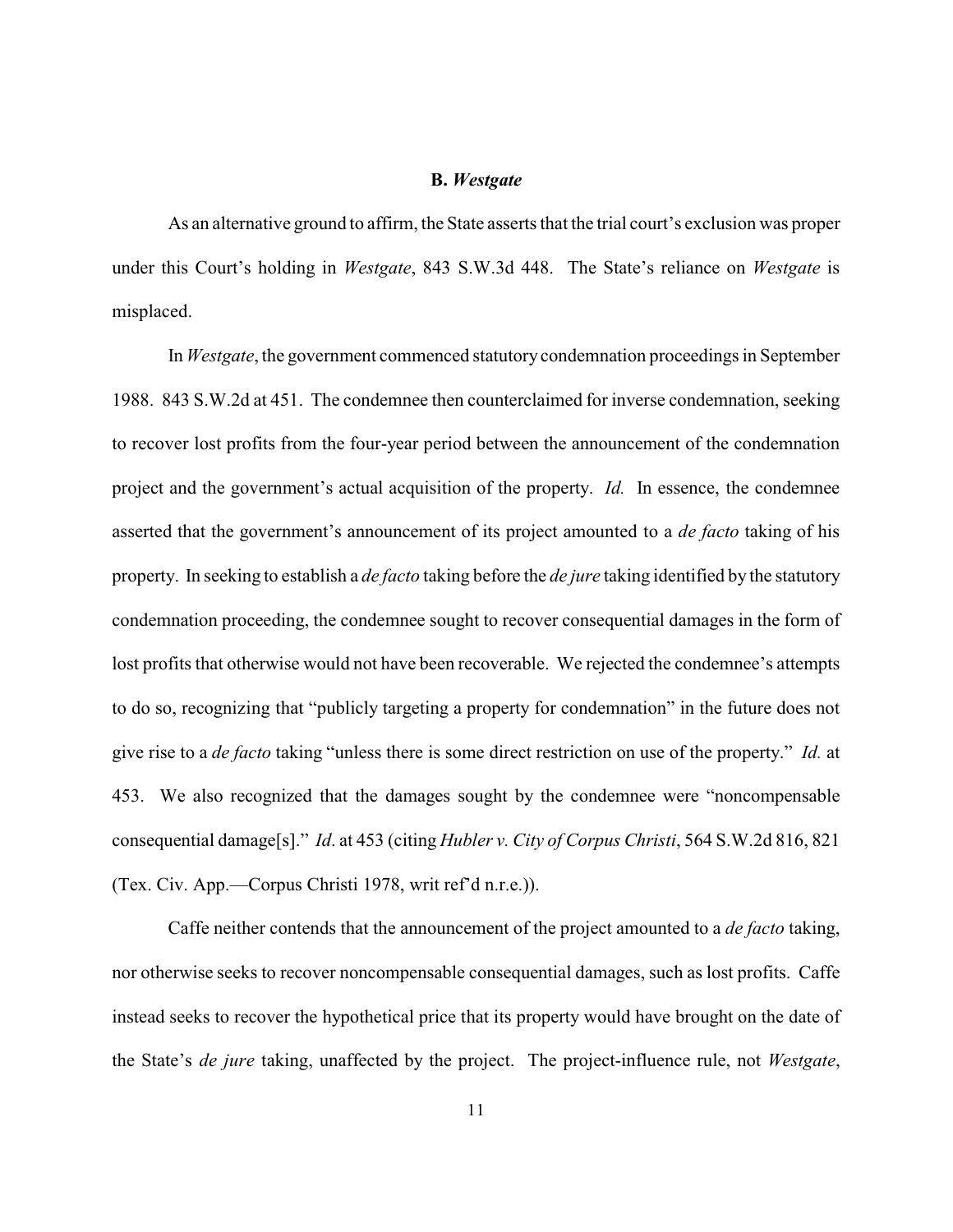therefore, applies. *Thurow*, 499 S.W.2d at 348 n.1 (distinguishing project diminishment from a *de facto* taking).

#### **C. Reliability**

The State additionally asserts as an alternative ground for affirming that Bost and Rorick's proffered testimony is unreliable, because it is contradicted by the following "proven facts": that Revere and Weatherford, not Caffe, had control over the timing of remediation, and that, as of July 2004, Revere and Weatherford had not delineated the contamination, despite knowing about it for fourteen years. We have instructed that "[w]hen expert testimony is involved, courts are to rigorously examine the validity of the facts and assumptions on which the testimony is based." *Whirlpool Corp. v. Camacho*, 298 S.W.3d 631, 637 (Tex. 2009). When an expert's opinion is predicated on a particular set of facts, those facts need not be undisputed. *Hous. Unlimited, Inc. Metal Processing v. Mel Acres Ranch*, 443 S.W.3d 820, 833 (Tex. 2015). An expert's opinion is only unreliable if it is contrary to actual, undisputed facts. *Burroughs Wellcome Co. v. Crye*, 907 S.W.2d 497, 499 (Tex. 1995).

In this case, Bost and Rorick's proffered testimony is not contraryto actual, undisputed facts. The gravamen of their testimony is that the State's proposed future use of the property as a stormwater detention pond and, specifically, its requirement that the existing network of monitoring wells be removed and only replaced after site construction, delayed Revere and Weatherford's attempts to delineate the contamination *after* TCEQ requested additional groundwater monitoring wells be installed in July 2004. At most, the State's "proved facts" suggest that Revere and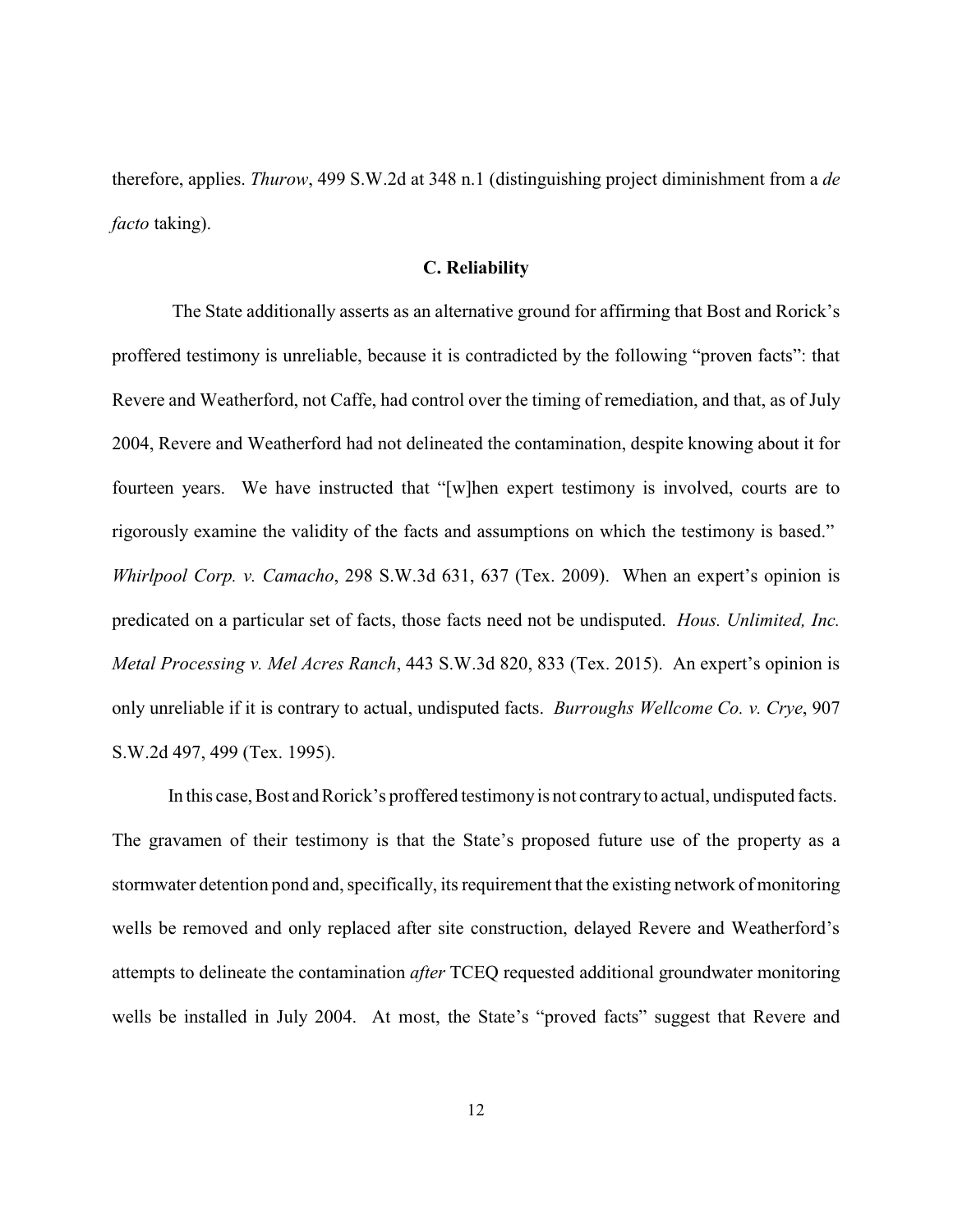Weatherford may bear some responsibility for the delay in installing those wells. But it does not disprove Bost and Rorick's testimony that the State also bears some responsibility.

## **D. Harmful Error**

The trial court's error in excluding evidence of the State's role in delaying the condemned property's cleanup is reversible only if it probably caused the rendition of an improper judgment. TEX. R. APP. P.  $44.1(a)(1)$ ,  $61.1(a)(1)$ . We have recognized the impossibility of establishing a specific test for determining harmful error, and thus have entrusted the matter to the sound discretion of the reviewing court. *State v. Cent. Expressway Sign Assocs.*, 302 S.W.3d 866, 870 (Tex. 2009). We have, however, explained that exclusion is likely harmless if the evidence was cumulative, or if the rest of the evidence was so one-sided that the error likely made no difference. *Id.* In contrast, we have explained that exclusion is likely harmful if evidence is "crucial to a key issue." *Reliance Steel & Aluminum Co. v. Sevcik*, 267 S.W.3d 867, 873 (Tex. 2008).

The court of appeals concluded that the exclusion of the complained-of evidence was harmless because it did not demonstrate that regulatory closure could have been obtained by the date of taking "but for" the State's interference—an argument Caffe levied at trial. 468 S.W.3d at 110- 11. While we may be inclined to agree with the court of appeals on the narrow point that regulatory closure could not have been obtained by the date of taking, the complained-of evidence went far beyond Caffe's argument that regulatory closure could have occurred by the date of taking if Revere and Weatherford pursued aggressive response actions. It went to the validityof the State's eight-year holding period, which was crucial to the only issue before the jury—the property's value. The exclusion was thus harmful, because it allowed the State to use an eight-year holding period to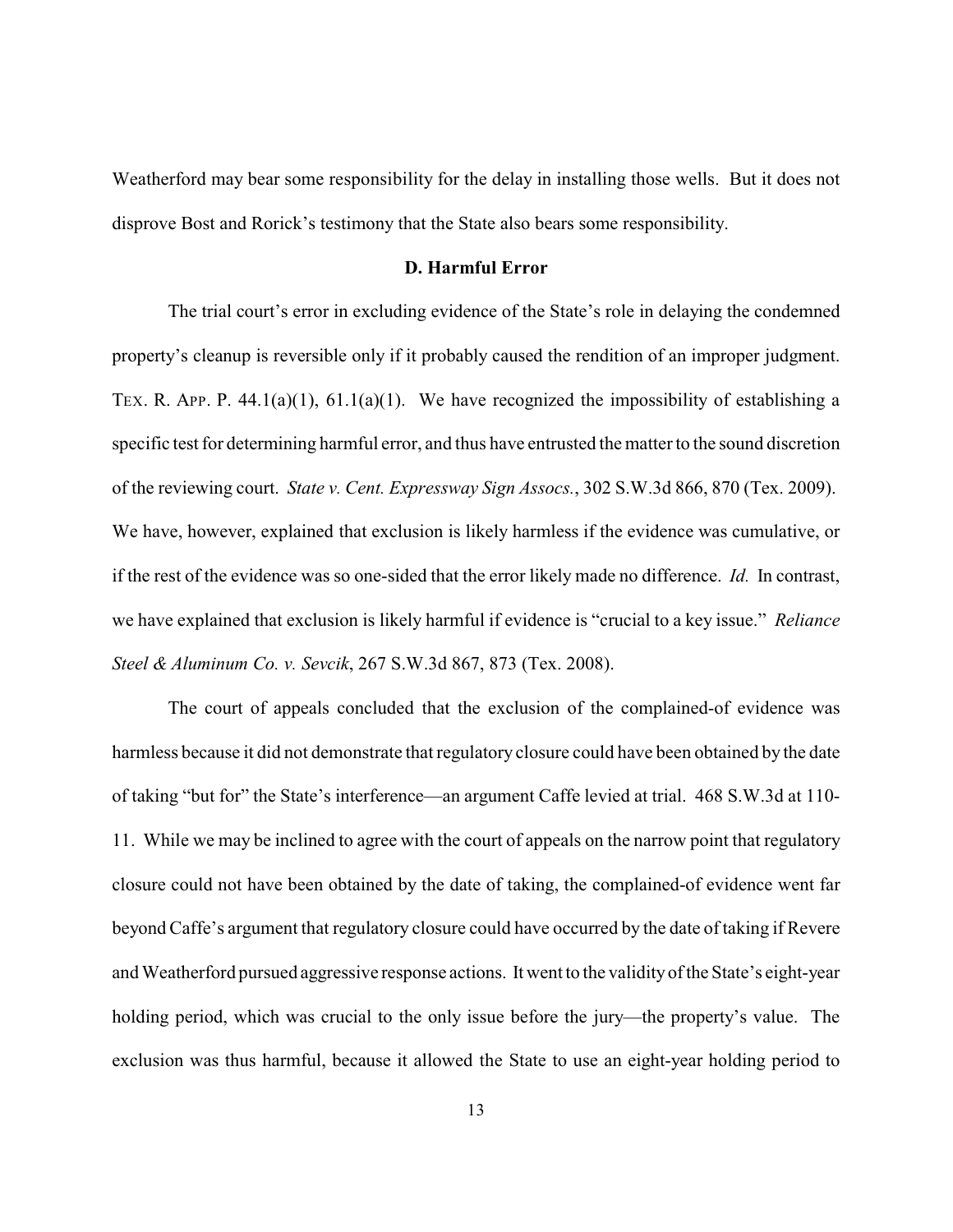reduce the property's value without allowing the jury to consider the role the State played in creating that holding period.

This harm was compounded by the State's repeated assertions that Revere and Weatherford were simply "trying to spend as little money as possible" or "stalling" in their cleanup of the property. At the parties' first trial, the State successfully excluded all evidence concerning Revere and Weatherford's responsibility for cleaning up the property. The court of appeals recognized that this exclusion "created a false impression that a potential buyer would have to shoulder the burden of addressing the contamination," which probably created an independent basis for the jury to discount the property's value. *Caffe I*, 328 S.W.3d at 932. At retrial, the State exploited the exclusion of evidence concerning the State's role in delaying the property's remediation to create the same false impression: that Revere and Weatherford were not committed to cleaning up the property, and, consequently, that a potential buyer would have to shoulder the burden of addressing the contamination.

## **III. Conclusion**

The trial court abused its discretion in excluding evidence concerning the State's role in delaying the condemned property's environmental cleanup, which went directly to the property's market value, and the court of appeals erred in affirming the exclusion. Accordingly, we reverse the court of appeals' judgment and remand the case to the trial court for a new trial in accordance with this opinion.